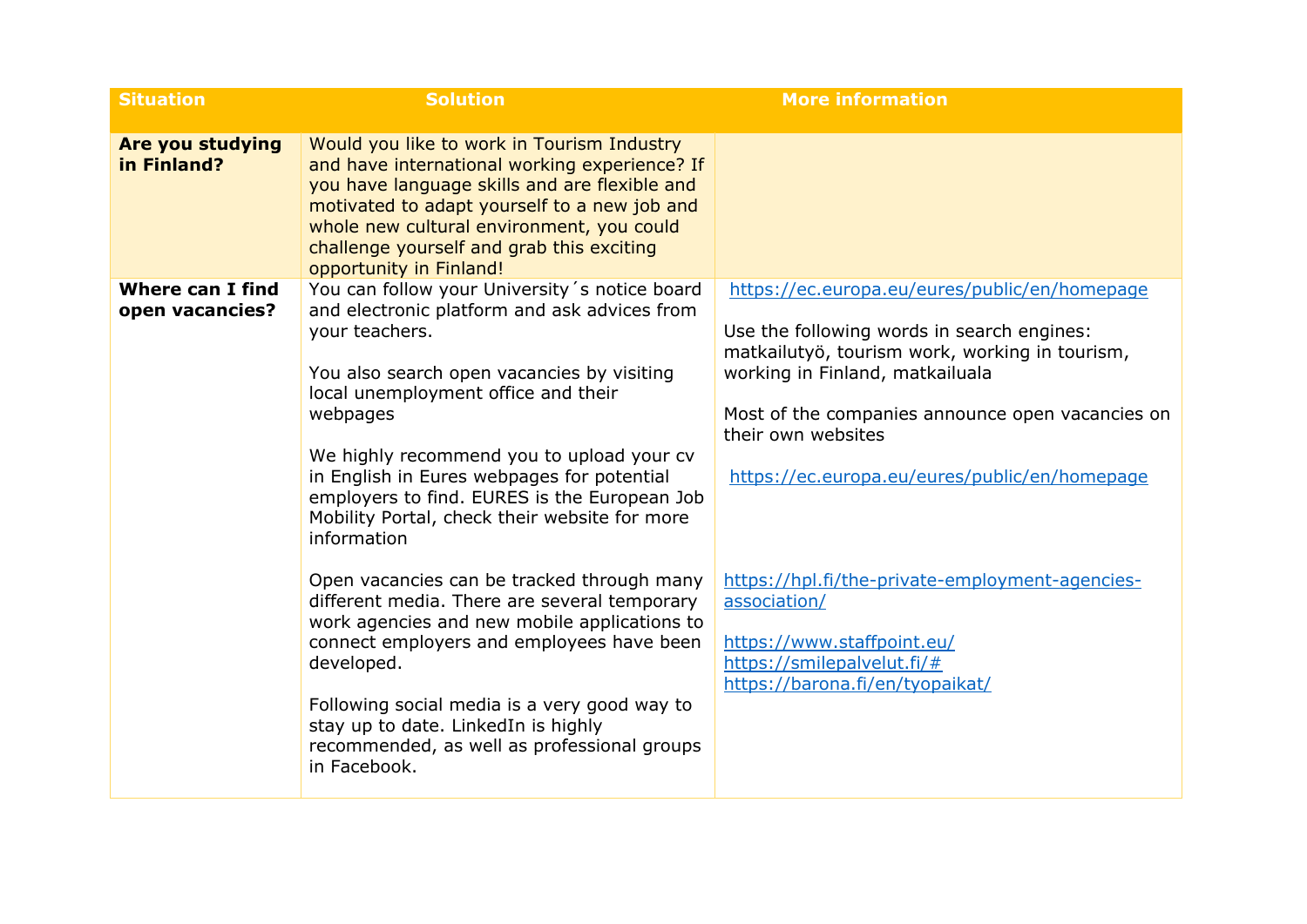| <b>What kind of</b><br>work is available                      | Tourism is known as an Industry full of<br>opportunities. Most of the professionals have<br>started their career in operative positions and<br>then progressed towards more responsible<br>works.<br>Good way to start career in Tourism Industry<br>is to continue from practical training during<br>the studies to get employed in the same<br>company.<br>You might start with humble work and then<br>proceed in your career. Finland is a small<br>country in terms of population where it is<br>quite easy to create a working network. | If you click yourself to www.moodoflearning.com<br>web-page you will find more information about<br>living and working in Finland.<br>Professionals with good attitude have good<br>opportunities to succeed in Finland as Tourism is<br>one the fastest growing industries.<br>There are vacancies available especially for waiters<br>and cooks. There is also need for guides and<br>assistants for outdoor activities. |
|---------------------------------------------------------------|-----------------------------------------------------------------------------------------------------------------------------------------------------------------------------------------------------------------------------------------------------------------------------------------------------------------------------------------------------------------------------------------------------------------------------------------------------------------------------------------------------------------------------------------------|----------------------------------------------------------------------------------------------------------------------------------------------------------------------------------------------------------------------------------------------------------------------------------------------------------------------------------------------------------------------------------------------------------------------------|
| <b>What kind of</b><br>skills are<br>required?                | Every employer has their own requirements,<br>but all expect you to speak and understand<br>English. In tourism related vacancies other<br>language skills are also a great advantage. It<br>always helps if you know some Finnish and<br>are willing to learn more. Any previous<br>experience and studies on this field are<br>appreciated, as well as right kind of attitude.                                                                                                                                                              |                                                                                                                                                                                                                                                                                                                                                                                                                            |
| <b>Where can I find</b><br>information about<br>the salaries? | Collective agreements for the Restaurant,<br>Hotel and Leisure Industry are universally<br>applicable which means that the employers<br>are legally required to apply at least the<br>minimum terms and conditions to all its<br>employees. There are also supplements which<br>is good to consider as part of the salary.                                                                                                                                                                                                                    | All this information you can find in collective<br>agreement via these links:<br>http://netpaper.lonnberg.fi/pam/tes-<br>en/hotel pocket/#p=1<br>http://netpaper.lonnberg.fi/pam/tes-<br>en/hotel pocket/#p=20                                                                                                                                                                                                             |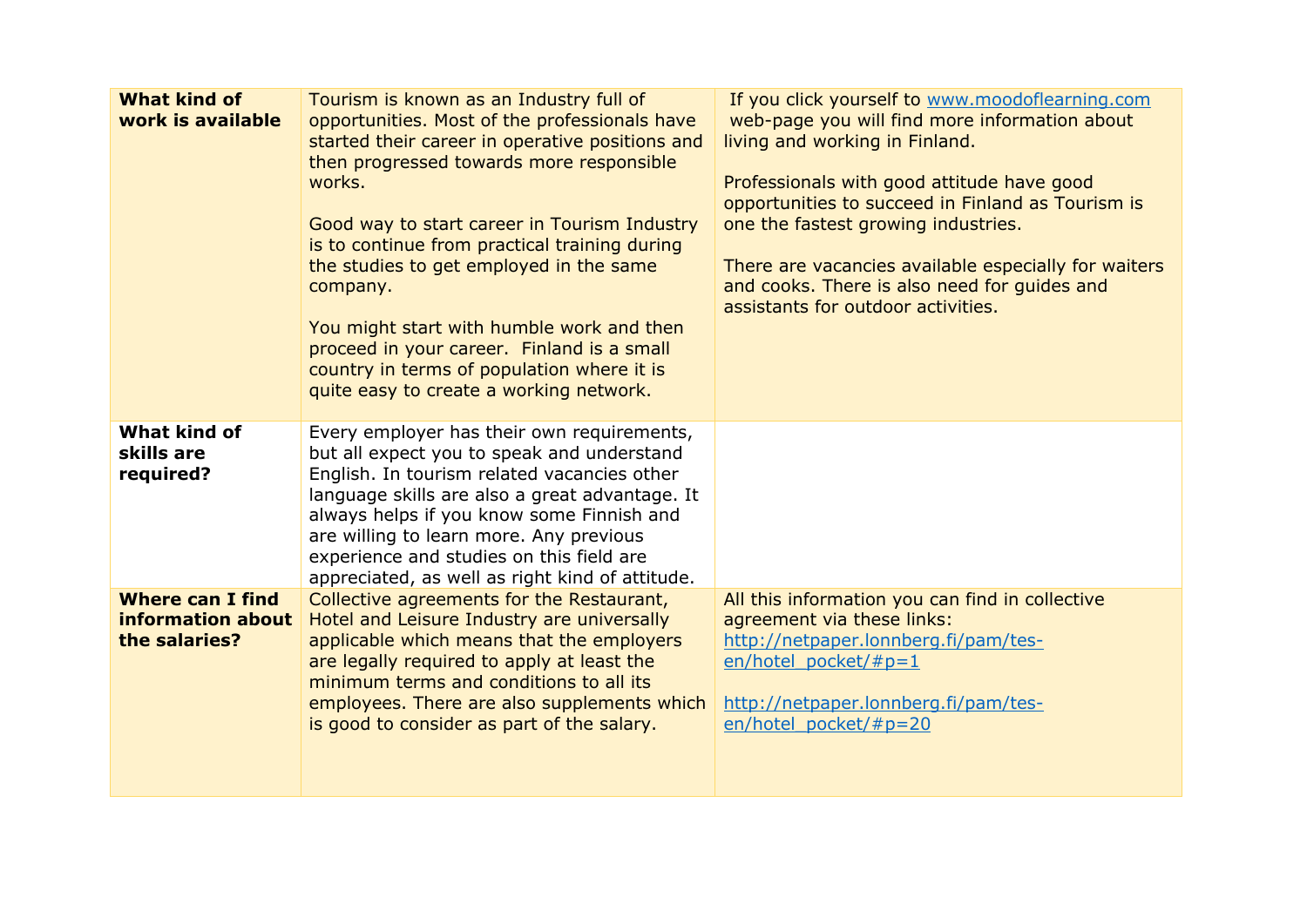| I am EU citizen,<br>can I work while<br>studying?                 | If you are a citizen of an EU country, an EEA<br>country, Switzerland or a Nordic country, you<br>have the right to work during your studies<br>without restrictions and you do not need<br>permission to do so. Working can give you<br>the right to Finnish social security                                                                                                                                                                                                                                                                                                                                                                                                                                                                                      | www.infofinland.fi                      |
|-------------------------------------------------------------------|--------------------------------------------------------------------------------------------------------------------------------------------------------------------------------------------------------------------------------------------------------------------------------------------------------------------------------------------------------------------------------------------------------------------------------------------------------------------------------------------------------------------------------------------------------------------------------------------------------------------------------------------------------------------------------------------------------------------------------------------------------------------|-----------------------------------------|
| <b>Can I work with</b><br>the residence<br>permit for<br>studies? | The residence permit for studies enables you<br>to work without restrictions if your work is<br>related to your degree. This means practical<br>training and thesis work.<br>You also have a right to have other jobs but<br>there are some restrictions to apply $-$ read<br>more information offered on Mood of Learning<br>page.<br>You can work without restrictions at the times<br>when your educational institution offers no<br>instruction.<br>You may only work for an average of 25<br>hours per week during the academic terms.<br>The number of working hours is not restricted<br>on a weekly level. This means that you can<br>adjust your weekly working hours during the<br>academic term, as long as you work for 25<br>hours a week on average. | https://migri.fi/en/studying-in-finland |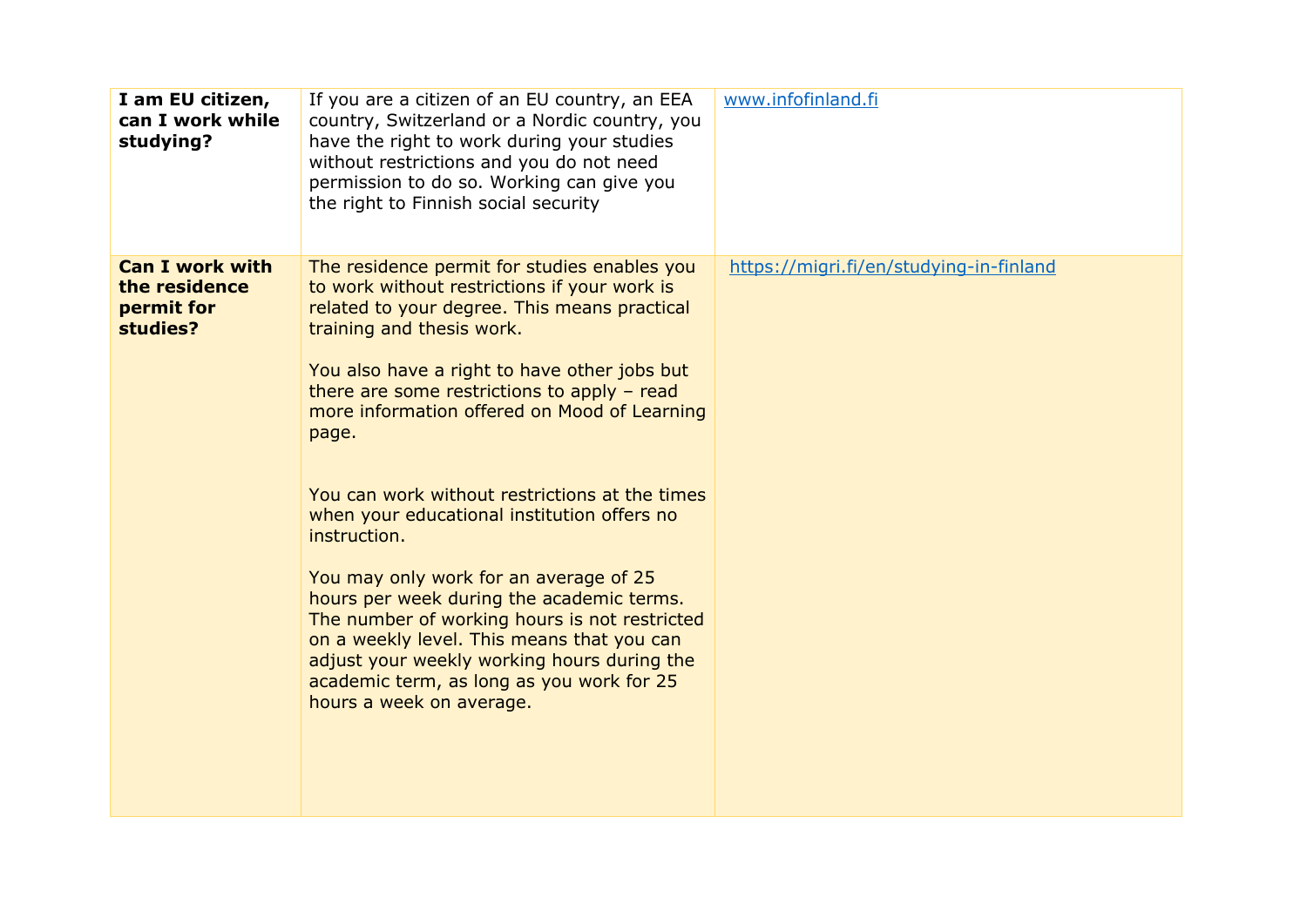| I have found a<br>job in Finland,<br>can I stay?                                                                                             | If you have studied and completed a degree<br>in Finland, you may apply for a new residence<br>permit on the basis of work immediately after<br>you have found a job<br>If your residence permit for studies is still<br>valid and you have found a job, you may<br>apply for an extended permit on the basis of<br>work.<br>Work must be your main reason for staying in<br>Finland. Attach your degree certificate and<br>your employment contract or a binding job<br>offer to your application.                                                                                                                                           | You can only get a residence permit if your<br>employment contract complies with the collective<br>agreement of the sector in which you are going to<br>work. If there is no collective agreement in your<br>sector, your employment contract must have the<br>same the terms and conditions that, in the Finnish<br>labour market, are applied to workers who have<br>similar duties.<br>After you have been granted a residence permit for<br>work, you have a general right to work regardless<br>of what you studied. |
|----------------------------------------------------------------------------------------------------------------------------------------------|-----------------------------------------------------------------------------------------------------------------------------------------------------------------------------------------------------------------------------------------------------------------------------------------------------------------------------------------------------------------------------------------------------------------------------------------------------------------------------------------------------------------------------------------------------------------------------------------------------------------------------------------------|---------------------------------------------------------------------------------------------------------------------------------------------------------------------------------------------------------------------------------------------------------------------------------------------------------------------------------------------------------------------------------------------------------------------------------------------------------------------------------------------------------------------------|
| I have finished<br>my studies and<br>would like to<br>start working or<br>would like to<br>establish my own<br>business in<br><b>Finland</b> | After finishing your studies you may apply for<br>a residence permit for seeking work if you are<br>not yet employed.<br>If you have studied and completed a degree<br>in Finland but you have not yet found a job<br>that would begin before your residence<br>permit for studies expires, you can apply for<br>an extended permit to look for work or to<br>start a business.<br>When you find employment, apply for a<br>residence permit on the basis of work. If you<br>start a business, apply for a residence permit<br>for an entrepreneur. You can start working<br>immediately after you have found a job or<br>started a business. | https://migri.fi/en/after-graduation<br>Please notice that you can get an extended permit<br>to look for work or to start a business only if you<br>have a residence permit on the basis of studies.<br>You must apply before your residence permit for<br>studies expires.<br>The income requirement is the same as it is for a<br>residence permit for studies.                                                                                                                                                         |